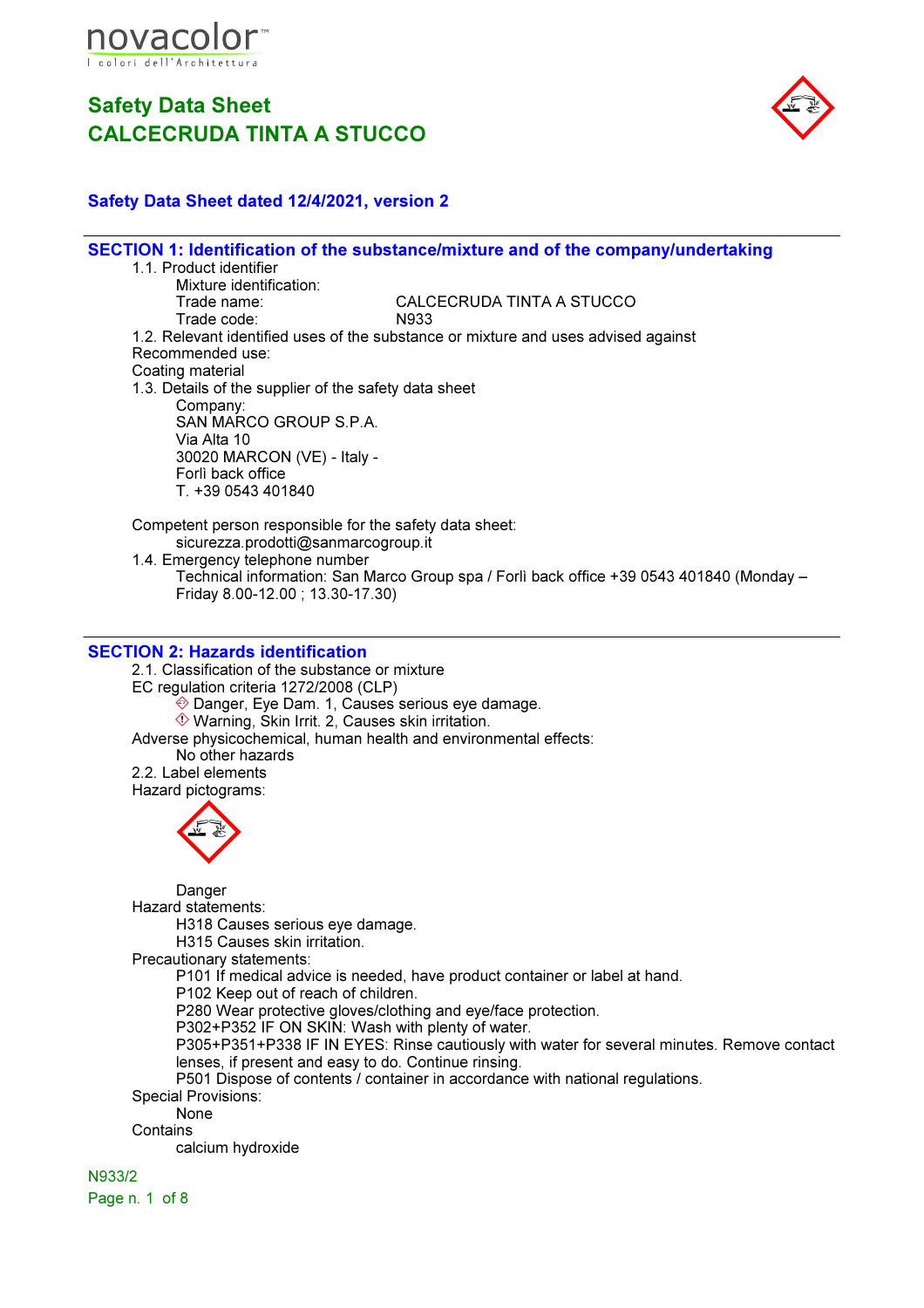

Special provisions according to Annex XVII of REACH and subsequent amendments: None

2.3. Other hazards

vPvB Substances: None - PBT Substances: None Other Hazards:

No other hazards

#### SECTION 3: Composition/information on ingredients

- 3.1. Substances
	- N.A.

3.2. Mixtures

Hazardous components within the meaning of the CLP regulation and related classification:

| Qty             | Name                               | Ident. Number                  |                                                  | <b>Classification</b>                                                                                         |
|-----------------|------------------------------------|--------------------------------|--------------------------------------------------|---------------------------------------------------------------------------------------------------------------|
| $\vert$ - < 15% | $\vert$ >= 12.5% calcium hydroxide | ICAS:<br>EC:<br>REACH No.: 01- | 1305-62-0<br>215-137-3<br>2119475151<br>-45-XXXX | $\Diamond$ 3.2/2 Skin Irrit. 2 H315<br>$\frac{1}{2}$ 3.3/1 Eye Dam. 1 H318<br>$\lozenge$ 3.8/3 STOT SE 3 H335 |

#### SECTION 4: First aid measures

4.1. Description of first aid measures

In case of skin contact:

Immediately take off all contaminated clothing.

OBTAIN IMMEDIATE MEDICAL ATTENTION.

Remove contaminated clothing immediatley and dispose off safely.

After contact with skin, wash immediately with soap and plenty of water.

In case of eyes contact:

After contact with the eyes, rinse with water with the eyelids open for a sufficient length of time, then consult an opthalmologist immediately.

- Protect uninjured eye.
- In case of Ingestion:

Do not under any circumstances induce vomiting. OBTAIN A MEDICAL EXAMINATION IMMEDIATELY.

- In case of Inhalation:
	- Remove casualty to fresh air and keep warm and at rest.
- 4.2. Most important symptoms and effects, both acute and delayed
	- None

4.3. Indication of any immediate medical attention and special treatment needed In case of accident or unwellness, seek medical advice immediately (show directions for use or safety data sheet if possible). Treatment:

None

#### SECTION 5: Firefighting measures

- 5.1. Extinguishing media Suitable extinguishing media: Water. Carbon dioxide (CO2). Extinguishing media which must not be used for safety reasons: None in particular.
- 5.2. Special hazards arising from the substance or mixture

N933/2

Page n. 2 of 8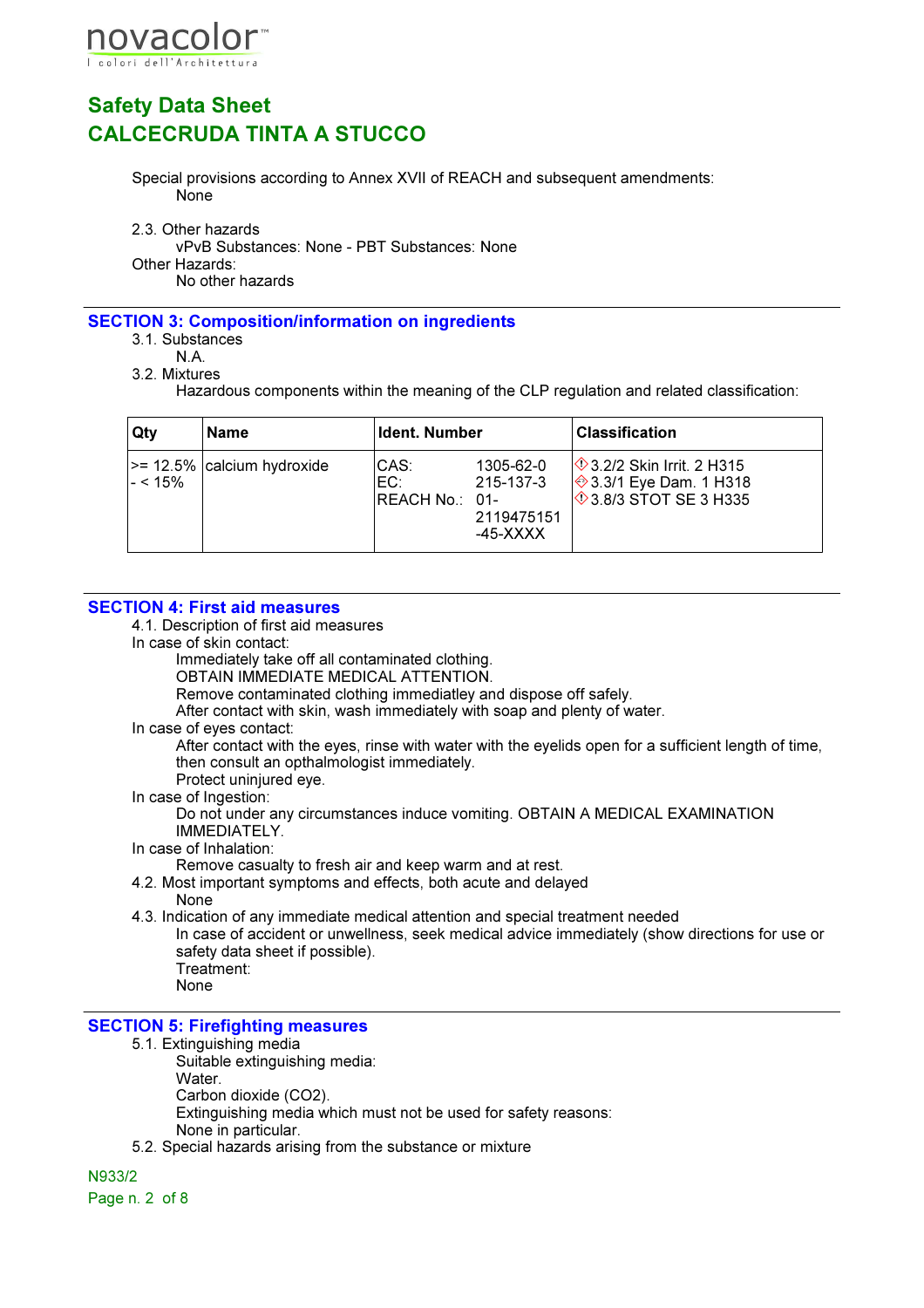

Do not inhale explosion and combustion gases. Burning produces heavy smoke.

- 5.3. Advice for firefighters
	- Use suitable breathing apparatus .

Collect contaminated fire extinguishing water separately. This must not be discharged into drains.

Move undamaged containers from immediate hazard area if it can be done safely.

#### SECTION 6: Accidental release measures

- 6.1. Personal precautions, protective equipment and emergency procedures Wear personal protection equipment.
	- Remove persons to safety.

See protective measures under point 7 and 8.

6.2. Environmental precautions

Do not allow to enter into soil/subsoil. Do not allow to enter into surface water or drains. Retain contaminated washing water and dispose it. In case of gas escape or of entry into waterways, soil or drains, inform the responsible authorities.

Suitable material for taking up: absorbing material, organic, sand

6.3. Methods and material for containment and cleaning up

- Wash with plenty of water. 6.4. Reference to other sections
	- See also section 8 and 13

### SECTION 7: Handling and storage

7.1. Precautions for safe handling

Avoid contact with skin and eyes, inhalation of vapours and mists. Don't use empty container before they have been cleaned. Before making transfer operations, assure that there aren't any incompatible material residuals in the containers. See also section 8 for recommended protective equipment. Advice on general occupational hygiene: Contamined clothing should be changed before entering eating areas. Do not eat or drink while working. 7.2. Conditions for safe storage, including any incompatibilities

- Keep away from food, drink and feed. Incompatible materials: None in particular. Instructions as regards storage premises: Adequately ventilated premises.
- 7.3. Specific end use(s) None in particular

### SECTION 8: Exposure controls/personal protection

- 8.1. Control parameters
	- calcium hydroxide CAS: 1305-62-0
		- OEL Type: EU TWA(8h): 1 mg/m3 STEL: 4 mg/m3 Notes: Respirable fraction

- OEL Type: ACGIH - TWA(8h): 5 mg/m3 - Notes: Eye, URT and skin irr

DNEL Exposure Limit Values

calcium hydroxide - CAS: 1305-62-0

Worker Professional: 4 mg/m3 - Consumer: 4 mg/m3 - Exposure: Human Inhalation - Frequency: Short Term, local effects

Worker Professional: 1 mg/m3 - Consumer: 1 mg/m3 - Exposure: Human Inhalation - Frequency: Long Term, local effects

PNEC Exposure Limit Values

calcium hydroxide - CAS: 1305-62-0

N933/2 Page n. 3 of 8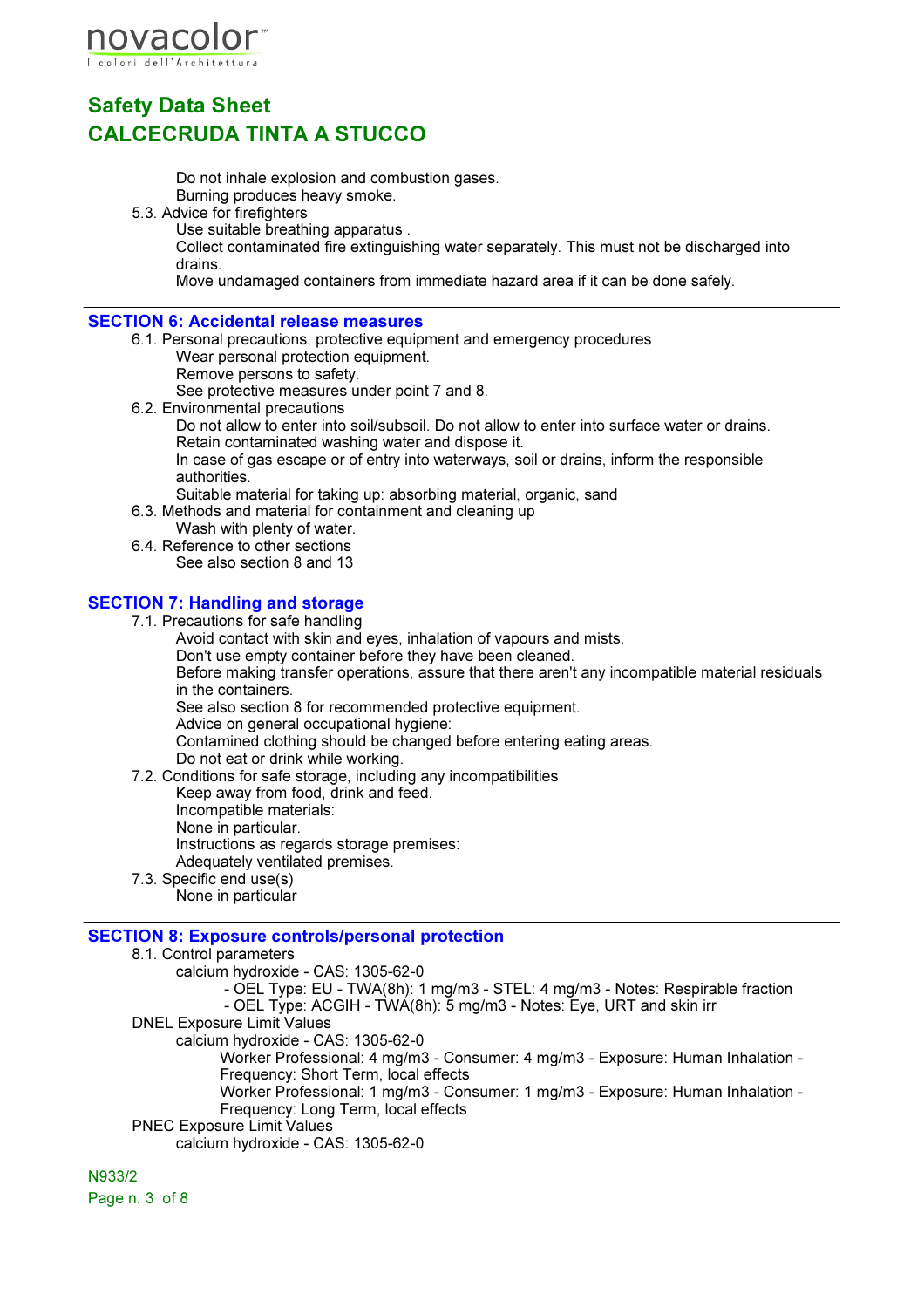

Target: Fresh Water - Value: 0.49 mg/l Target: Marine water - Value: 0.32 mg/l Target: Microorganisms in sewage treatments - Value: 3 mg/l Target: Soil (agricultural) - Value: 1080 mg/kg 8.2. Exposure controls Eye protection: Use close fitting safety goggles, don't use eye lens. Protection for skin: Use clothing that provides comprehensive protection to the skin, e.g. cotton, rubber, PVC or viton. Protection for hands: Use protective gloves that provides comprehensive protection, e.g. P.V.C., neoprene or rubber. Respiratory protection: Not needed for normal use. Thermal Hazards: None Environmental exposure controls: None Appropriate engineering controls: None

#### SECTION 9: Physical and chemical properties

| 9.1. Information on basic physical and chemical properties |                |      |      |
|------------------------------------------------------------|----------------|------|------|
| Appearance:                                                | pasty liquid   |      |      |
| Colour:                                                    | various        |      |      |
| Odour:                                                     | characteristic |      |      |
| Odour threshold:                                           | N.A.           |      |      |
| pH:                                                        | 11,5           |      |      |
| Melting point / freezing point:                            | N.A.           |      |      |
| Initial boiling point and boiling range:                   |                | N.A. |      |
| Solid/gas flammability:                                    | N.A.           |      |      |
| Upper/lower flammability or explosive limits:              |                |      | N.A. |
| Vapour density:                                            | N.A.           |      |      |
| Flash point:                                               | >60 °C         |      |      |
| Evaporation rate:                                          | N.A.           |      |      |
| Vapour pressure:                                           | N.A.           |      |      |
| Relative density:                                          | N.A.           |      |      |
| Solubility in oil:                                         | N.A.           |      |      |
| Partition coefficient (n-octanol/water):                   |                | N.A. |      |
| Auto-ignition temperature:                                 | N.A.           |      |      |
| Decomposition temperature:                                 | N.A.           |      |      |
| Viscosity:                                                 | N.A.           |      |      |
| Explosive properties:                                      | N.A.           |      |      |
| Oxidizing properties:                                      | N.A.           |      |      |
| 9.2. Other information                                     |                |      |      |
| Miscibility:                                               | N.A.           |      |      |
| Fat Solubility:                                            | N.A.           |      |      |
| Conductivity:                                              | N.A.           |      |      |
| Substance Groups relevant properties                       |                | N.A. |      |
|                                                            |                |      |      |

#### SECTION 10: Stability and reactivity

- 10.1. Reactivity
- Stable under normal conditions
- 10.2. Chemical stability
- Stable under normal conditions 10.3. Possibility of hazardous reactions
	- None

N933/2 Page n. 4 of 8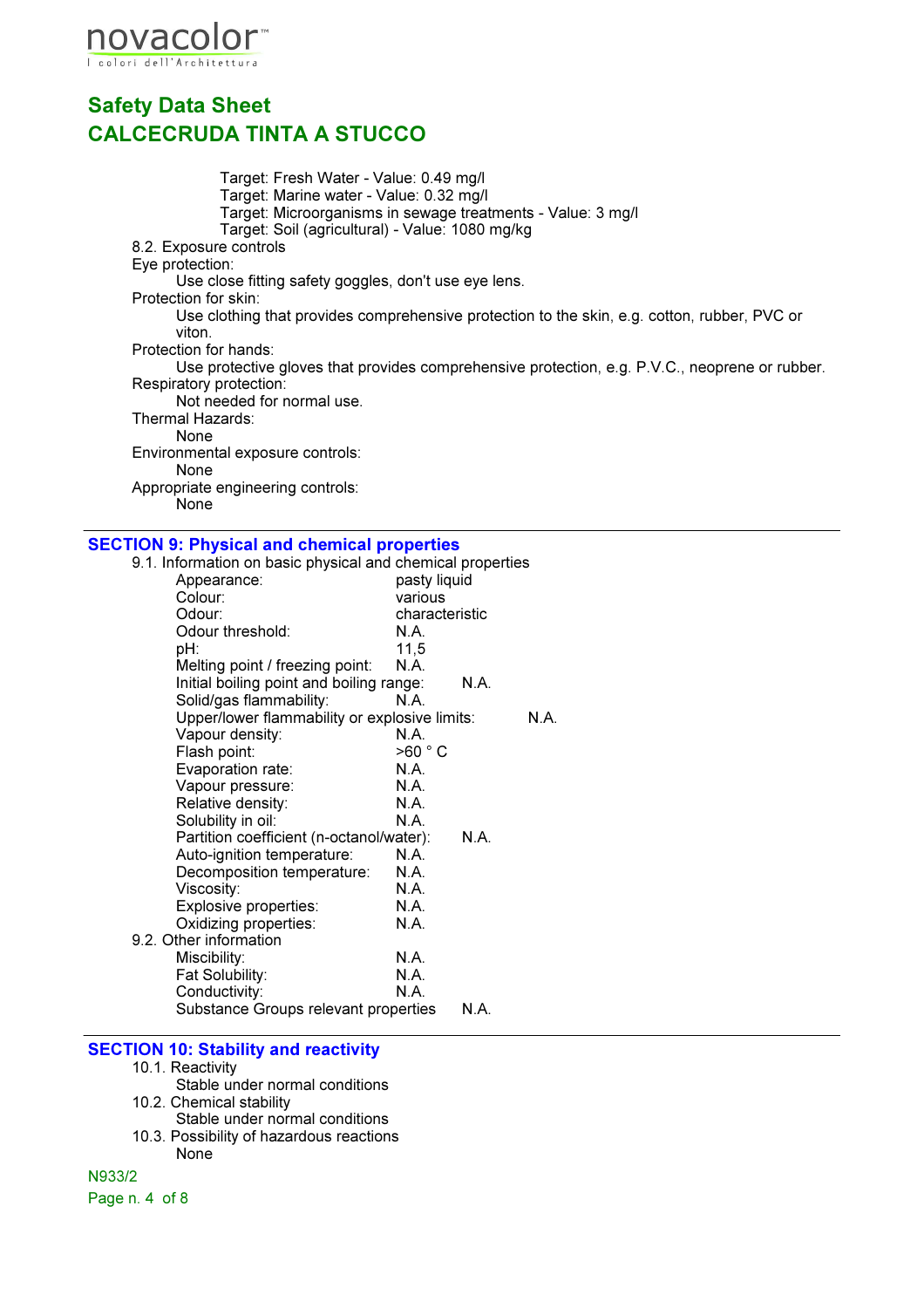

- 10.4. Conditions to avoid Stable under normal conditions.
- 10.5. Incompatible materials None in particular.
- 10.6. Hazardous decomposition products None.

| <b>SECTION 11: Toxicological information</b>                           |
|------------------------------------------------------------------------|
| 11.1. Information on toxicological effects                             |
| Toxicological information of the product:                              |
| CALCECRUDA TINTA A STUCCO                                              |
| a) acute toxicity                                                      |
| Not classified                                                         |
| No data available for the product                                      |
| b) skin corrosion/irritation                                           |
| The product is classified: Skin Irrit. 2 H315                          |
| c) serious eye damage/irritation                                       |
| The product is classified: Eye Dam. 1 H318                             |
| d) respiratory or skin sensitisation                                   |
| Not classified                                                         |
| No data available for the product                                      |
| e) germ cell mutagenicity                                              |
| Not classified                                                         |
| No data available for the product                                      |
| f) carcinogenicity                                                     |
| Not classified                                                         |
| No data available for the product                                      |
| g) reproductive toxicity                                               |
| Not classified                                                         |
| No data available for the product                                      |
| h) STOT-single exposure                                                |
| Not classified                                                         |
| No data available for the product                                      |
| i) STOT-repeated exposure                                              |
| Not classified                                                         |
| No data available for the product                                      |
| j) aspiration hazard                                                   |
| Not classified                                                         |
| No data available for the product                                      |
| Toxicological information of the main substances found in the product: |
| calcium hydroxide - CAS: 1305-62-0                                     |
| a) acute toxicity:                                                     |
| Test: LD50 - Route: Oral - Species: Rat > 2000 mg/kg                   |
| Test: LD50 - Route: Skin - Species: Rabbit > 2500 mg/kg                |
|                                                                        |

### SECTION 12: Ecological information

12.1. Toxicity Adopt good working practices, so that the product is not released into the environment. CALCECRUDA TINTA A STUCCO Not classified for environmental hazards No data available for the product calcium hydroxide - CAS: 1305-62-0 a) Aquatic acute toxicity: Endpoint: LC50 - Species: Fish 50.6 mg/l - Duration h: 96 - Notes: tap water Endpoint: LC50 - Species: Fish 457 mg/l - Duration h: 96 - Notes: see water Endpoint: EC50 - Species: Daphnia 49.1 mg/l - Duration h: 48 - Notes: tap water N933/2 Page n. 5 of 8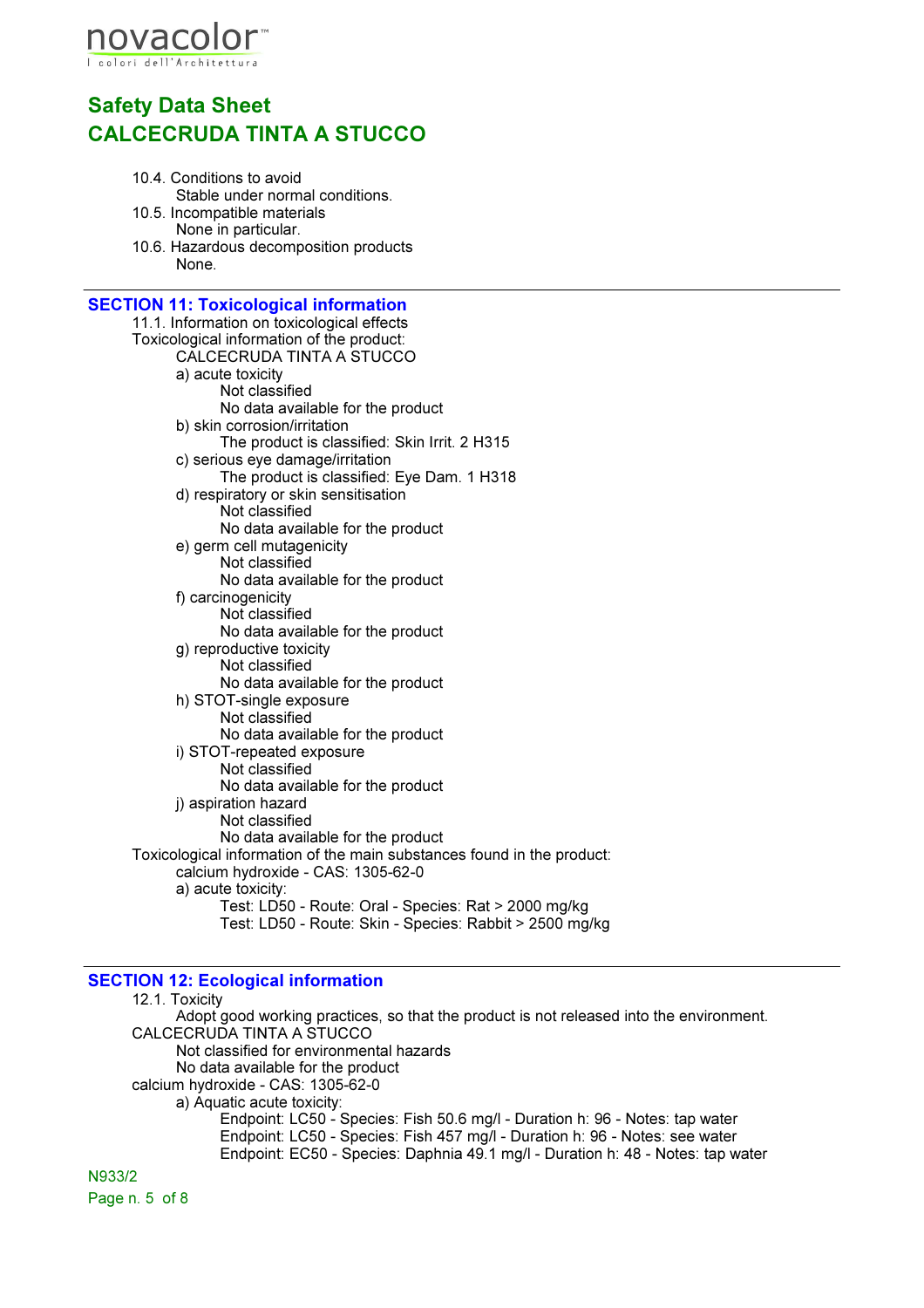

Endpoint: LC50 - Species: Daphnia 158 mg/l - Duration h: 96 - Notes: see water Endpoint: EC50 - Species: Algae 184.57 mg/l - Duration h: 72 - Notes: tap water Endpoint: NOEC - Species: Algae 48 mg/l - Duration h: 72 - Notes: see water

b) Aquatic chronic toxicity:

Endpoint: NOEC - Species: Daphnia 32 mg/l - Duration h: 96

- d) Terrestrial toxicity: Endpoint: NOEC 2000 mg/kg - Notes: macroorganism Endpoint: NOEC 12000 mg/kg - Notes: microorganism
- e) Plant toxicity:
	- Endpoint: NOEC 1080 mg/kg Duration h: 21 Notes: days
- 12.2. Persistence and degradability
	- N.A.
- 12.3. Bioaccumulative potential
- N.A.
- 12.4. Mobility in soil
	- N.A.
- 12.5. Results of PBT and vPvB assessment vPvB Substances: None - PBT Substances: None
- 12.6. Other adverse effects None

#### SECTION 13: Disposal considerations

13.1. Waste treatment methods

Recover, if possible. Send to authorised disposal plants or for incineration under controlled conditions. In so doing, comply with the local and national regulations currently in force.

#### SECTION 14: Transport information

14.1. UN number

The product is not dangerous under current provisions of the Code of International Carriage of Dangerous Goods by Road (ADR) and by Rail (RID), of the International Maritime Dangerous Goods Code (IMDG), and of the International Air Transport Association (IATA) regulations.

- 14.2. UN proper shipping name N.A.
- 14.3. Transport hazard class(es) N.A.
- 14.4. Packing group
- N.A.
- 14.5. Environmental hazards N.A.
- 14.6. Special precautions for user limited quantity:

N.A.

14.7. Transport in bulk according to Annex II of Marpol and the IBC Code N.A.

#### SECTION 15: Regulatory information

15.1. Safety, health and environmental regulations/legislation specific for the substance or mixture Dir. 98/24/EC (Risks related to chemical agents at work)

Dir. 2000/39/EC (Occupational exposure limit values) Regulation (EC) n. 1907/2006 (REACH) Regulation (EC) n. 1272/2008 (CLP) Regulation (EC) n. 790/2009 (ATP 1 CLP) and (EU) n. 758/2013 Regulation (EU) 2015/830 Regulation (EU) n. 286/2011 (ATP 2 CLP) Regulation (EU) n. 618/2012 (ATP 3 CLP) Regulation (EU) n. 487/2013 (ATP 4 CLP)

N933/2 Page n. 6 of 8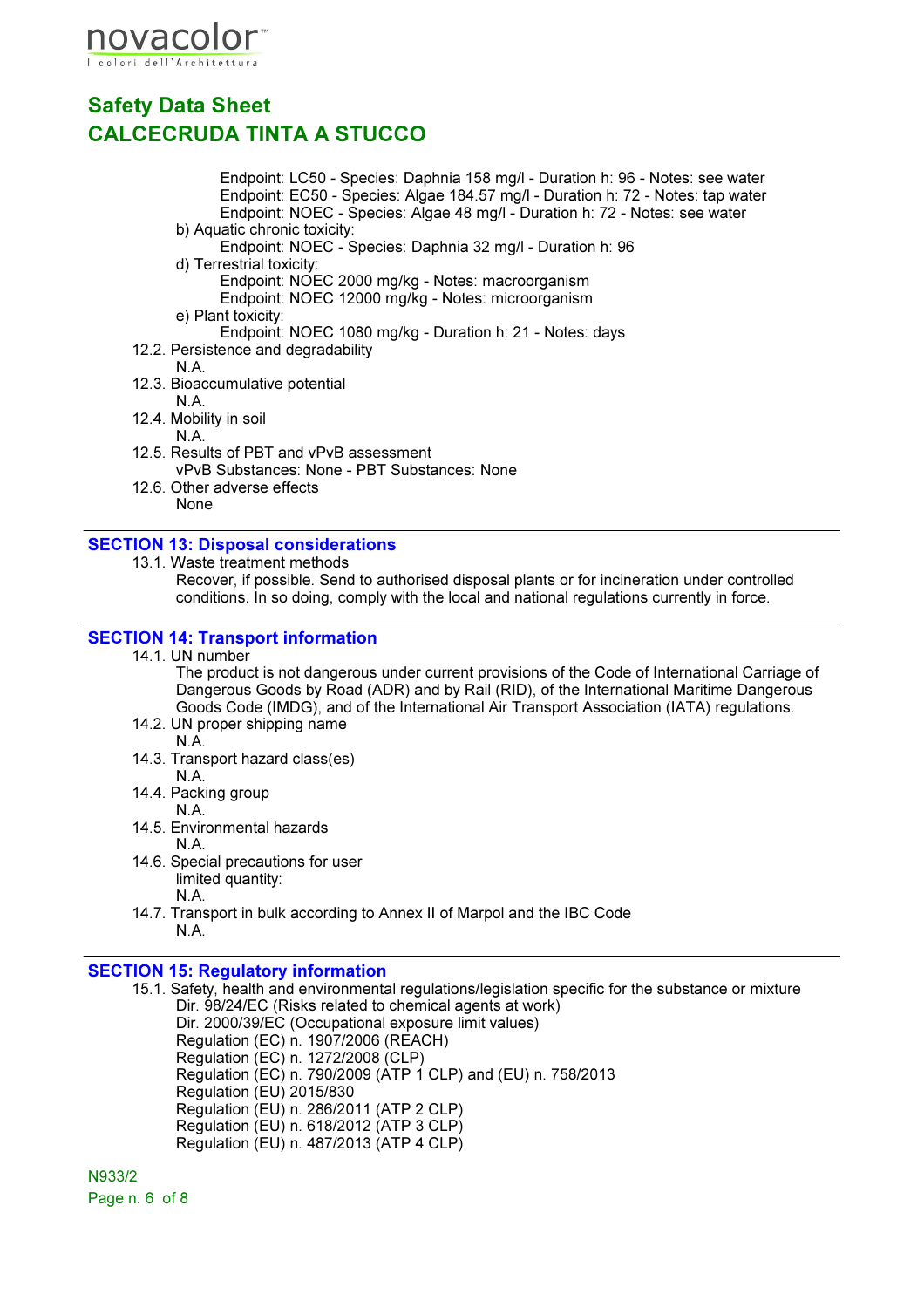

Regulation (EU) n. 944/2013 (ATP 5 CLP) Regulation (EU) n. 605/2014 (ATP 6 CLP) Regulation (EU) n. 2015/1221 (ATP 7 CLP) Regulation (EU) n. 2016/918 (ATP 8 CLP) Regulation (EU) n. 2016/1179 (ATP 9 CLP) Regulation (EU) n. 2017/776 (ATP 10 CLP) Regulation (EU) n. 2018/669 (ATP 11 CLP) Regulation (EU) n. 2018/1480 (ATP 13 CLP) Regulation (EU) n. 2019/521 (ATP 12 CLP) Restrictions related to the product or the substances contained according to Annex XVII Regulation (EC) 1907/2006 (REACH) and subsequent modifications: Restrictions related to the product: Restriction 3 Restrictions related to the substances contained: No restriction. Where applicable, refer to the following regulatory provisions : Directive 2012/18/EU (Seveso III) Regulation (EC) nr 648/2004 (detergents). Dir. 2004/42/EC (VOC directive) Provisions related to directive EU 2012/18 (Seveso III): Seveso III category according to Annex 1, part 1

None

15.2. Chemical safety assessment No Chemical Safety Assessment has been carried out for the mixture.

#### SECTION 16: Other information

Full text of phrases referred to in Section 3: H315 Causes skin irritation. H318 Causes serious eye damage. H335 May cause respiratory irritation.

| <b>Hazard class and</b><br>hazard category | Code  | <b>Description</b>                                              |
|--------------------------------------------|-------|-----------------------------------------------------------------|
| Skin Irrit. 2                              | 3.2/2 | Skin irritation, Category 2                                     |
| Eye Dam. 1                                 | 3.3/1 | Serious eye damage, Category 1                                  |
| STOT SE3                                   | 3.8/3 | Specific target organ toxicity - single exposure,<br>Category 3 |

Paragraphs modified from the previous revision:

SECTION 1: Identification of the substance/mixture and of the company/undertaking SECTION 2: Hazards identification SECTION 15: Regulatory information SECTION 16: Other information

Classification and procedure used to derive the classification for mixtures according to Regulation (EC) 1272/2008 [CLP]:

N933/2 Page n. 7 of 8